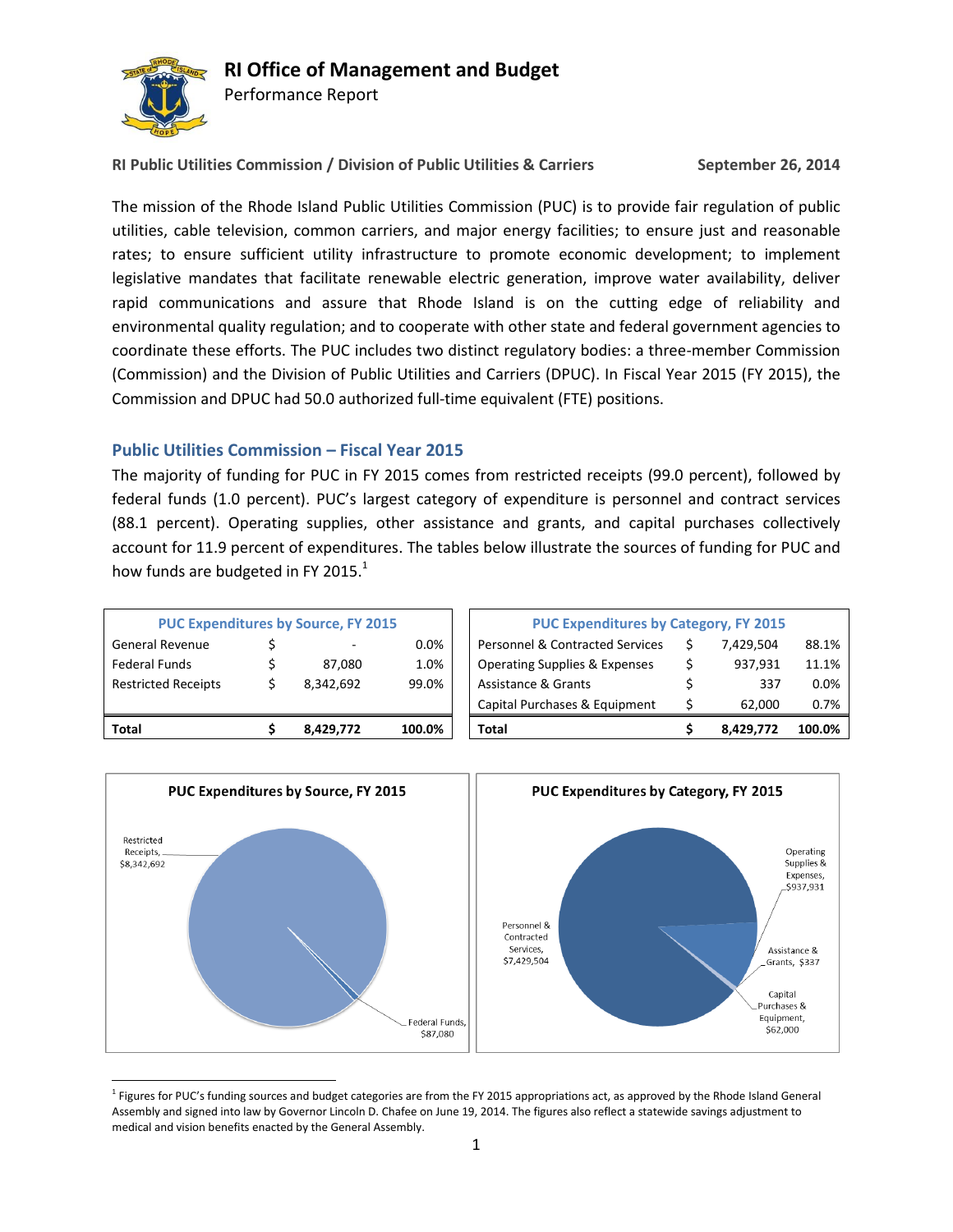# **MOTOR** CARRIER APPLICATIONS

When the Division of Public Utilities and Carriers (DPUC) receives an application to operate as a motor carrier (e.g., taxi, limousine, moving company, water taxi, etc.), it is docketed and a public hearing is scheduled and advertised. Following the hearing, DPUC issues a formal written report granting or denying the application to operate.

Figure A: Percentage of Motor Carrier Applications Completed within 60 Business Days



#### **Key Points:**

- In FY 2013, DPUC processed 48 motor carrier applications, processing 87.5 percent within 60 business days. The number of applications processed increased to 86 in FY 2014, with applications processed within 60 days increasing to 90.7 percent.
- Since March 2014, the average monthly number of applications has increased over historical levels. DPUC expects that this increase is attributable to the recent influx of ridesharing service companies in Rhode Island.

# FUEL **SURCHARGE CALCULATION**

When fuel costs exceed levels specified under state law, DPUC's Motors Carrier Section calculates a monthly fuel surcharge that taxis, towing companies, and ferries may charge.

#### Figure B: Percentage of Fuel Surcharge Calculations Completed within the Monthly Timeframe



#### **Key Points:**

- Under state law, DPUC may implement a surcharge for taxi companies and towing companies when the average price of gasoline in the state exceeds \$1.50 per gallon. DPUC may implement a surcharge for ferry companies when the average price of diesel fuel exceeds \$1.20 per gallon.
- The fuel surcharge calculation has been completed within the established monthly timeframe since DPUC began reporting this measure in July 2012. As a result, DPUC is developing new measures to track performance of other components of the Motor Carrier Section.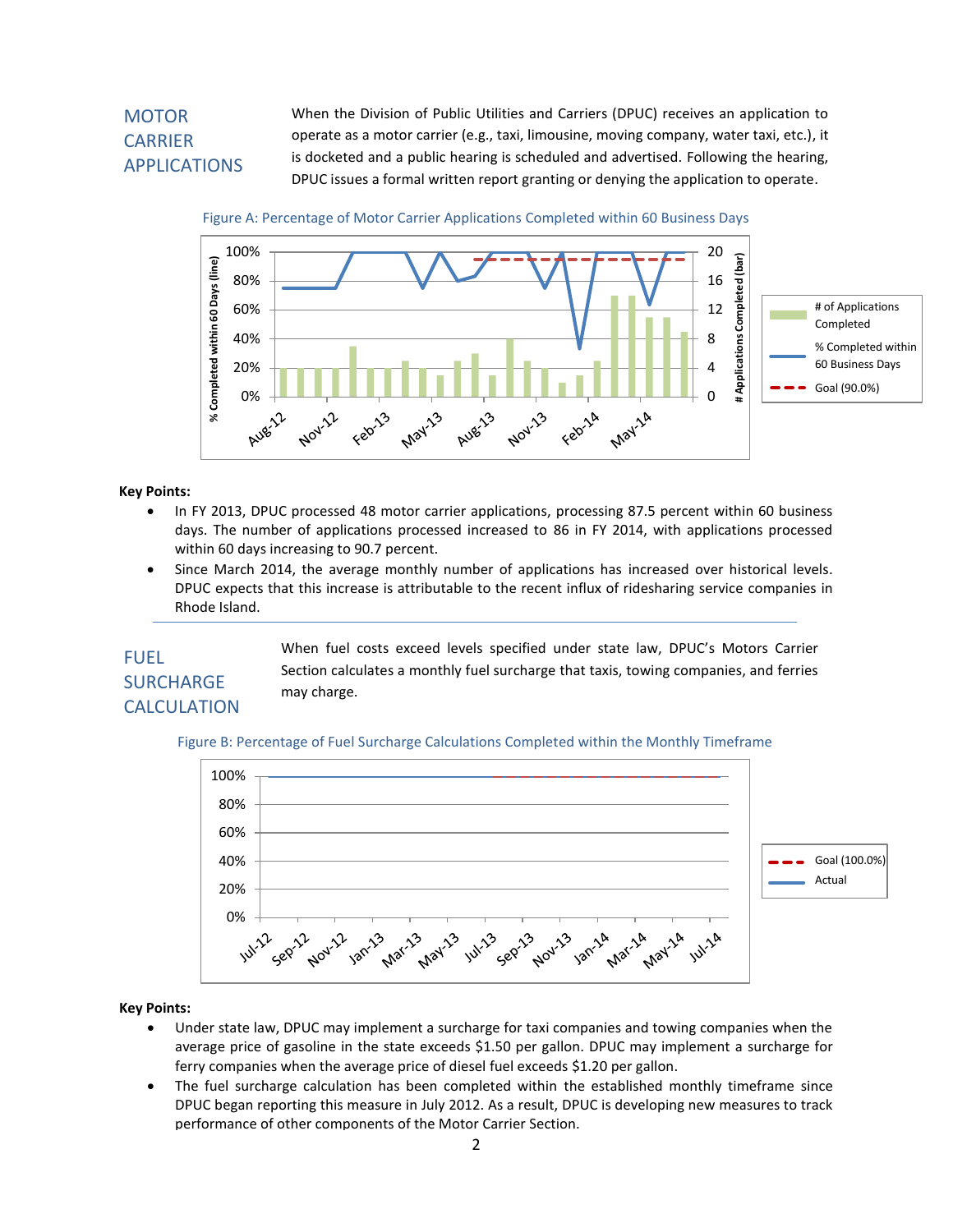## CABLE AND TELECOM INQUIRIES

DPUC receives cable and telecommunication customer inquiries involving billing disputes, tariff issues, rate increases, interconnect issues, product installation, repairs, and service quality. The agency aims to resolve these inquiries in a timely fashion.

Figure C: Percentage of Inquiries Resolved within 60 Business Days



**Key Points:**

- In FY 2013, DPUC received 627 cable and telecom inquiries, resolving 98.9 percent within 60 business days. The number of inquiries resolved decreased to 486 in FY 2014, with resolutions within 60 days increasing to 99.8 percent.
- Beginning FY 2015, DPUC adjusted the tracking methodology for this measure in an effort to improve data quality. Basic inquiry calls will now be recorded separately.

### INFORMAL **CONSUMER** PAYMENT PLAN

Customers enrolling in a payment plan are required to make an initial down payment of 10 percent of their unpaid balance in order to avoid utility service termination or to have their service restored. DPUC aims to process these informal consumer payment agreements in a timely fashion.

Figure D: Percentage of Informal Consumer Payment Agreements Processed within 60 Business Days



#### **Key Points:**

- In FY 2013, DPUC processed 6,314 informal consumer payment agreements, completing 98.9 percent within 60 business days. The number of informal consumer payment agreements decreased to 5,794 in FY 2014, with agreements processed within 60 days decreasing to 96.4 percent.
- Following a drop in the timeliness of approvals in the first half of FY 2013, the DPUC streamlined its approval process. Since February 2013, performance has remained above the target of 90.0 percent.